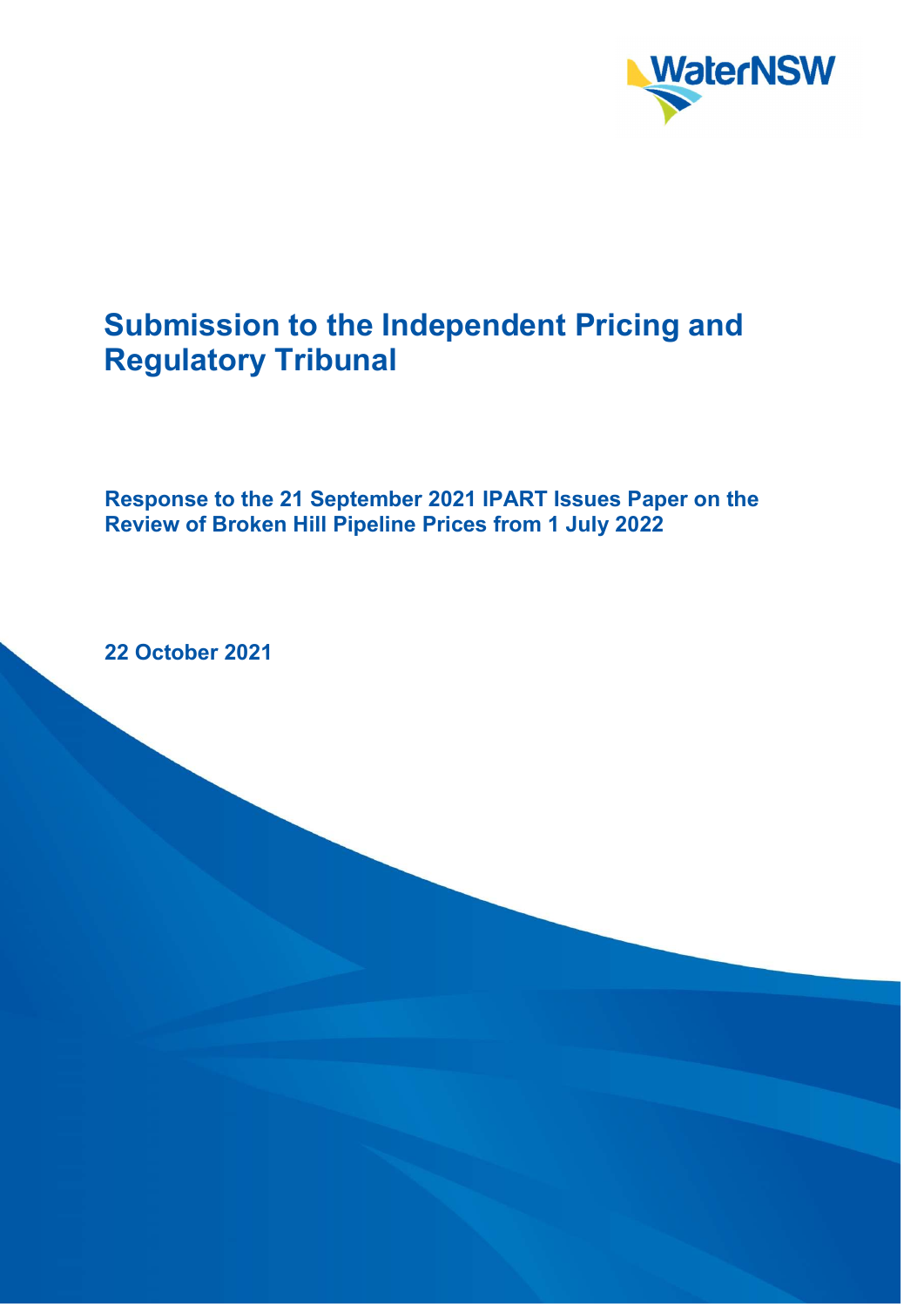This page is intentionally blank.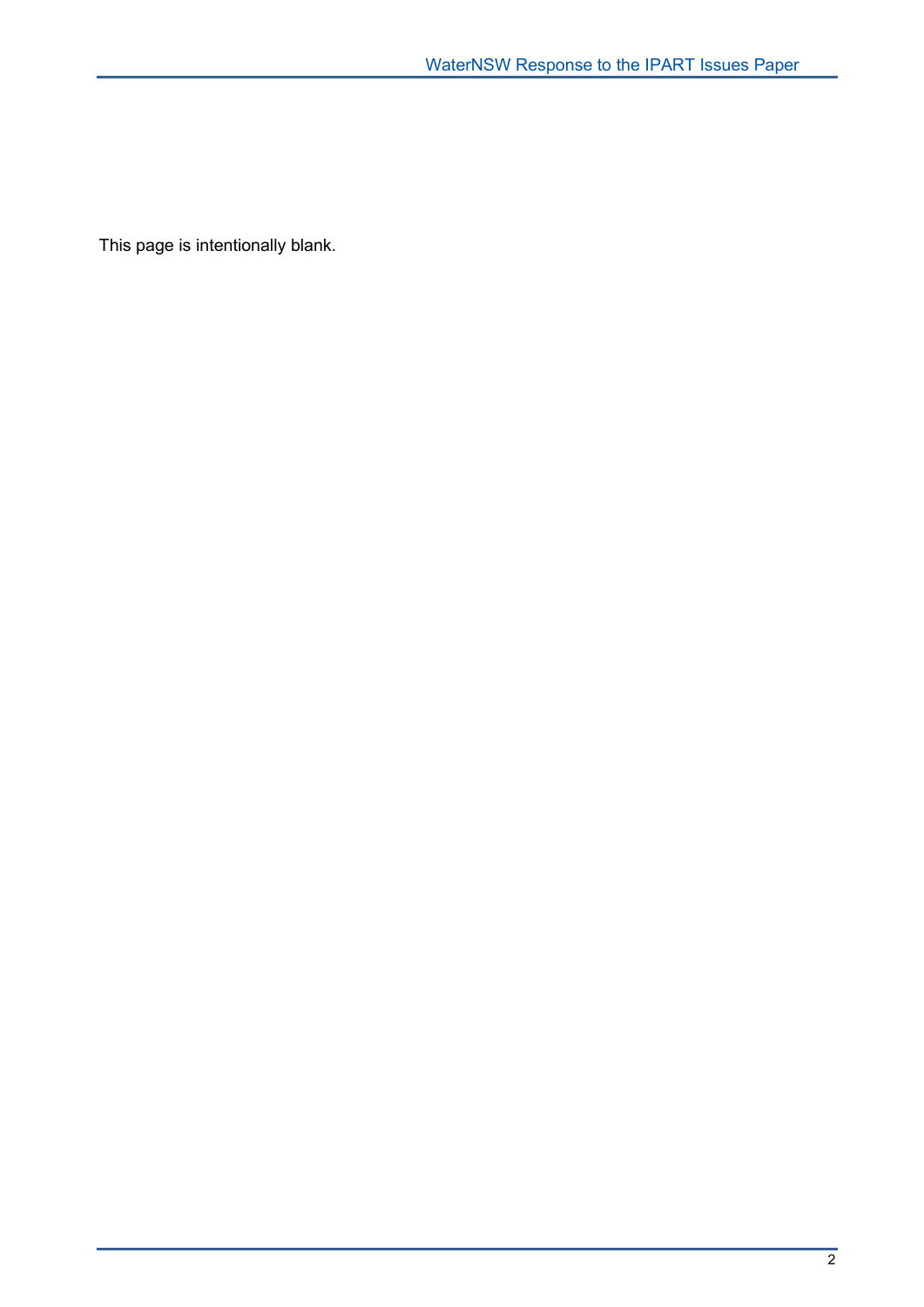# **Contents**

| 1.  |                                                                                      |  |
|-----|--------------------------------------------------------------------------------------|--|
| 1.1 |                                                                                      |  |
| 2.  |                                                                                      |  |
| 3.  |                                                                                      |  |
| 4.  |                                                                                      |  |
| 5.  |                                                                                      |  |
| 5.1 |                                                                                      |  |
| 5.2 |                                                                                      |  |
| 5.3 | What payment options should be available for new and existing offtake customers?7    |  |
| 5.4 |                                                                                      |  |
| 5.5 | What affects how much water is transported from the Murray River to Broken Hill? 8   |  |
| 5.6 | What are the barriers or opportunities to transport more water using the pipeline? 8 |  |
| 5.7 |                                                                                      |  |
| 5.8 | Do Water NSW's cost pass-through events place too much risk on customers? 8          |  |
|     | 5.8.1                                                                                |  |
|     |                                                                                      |  |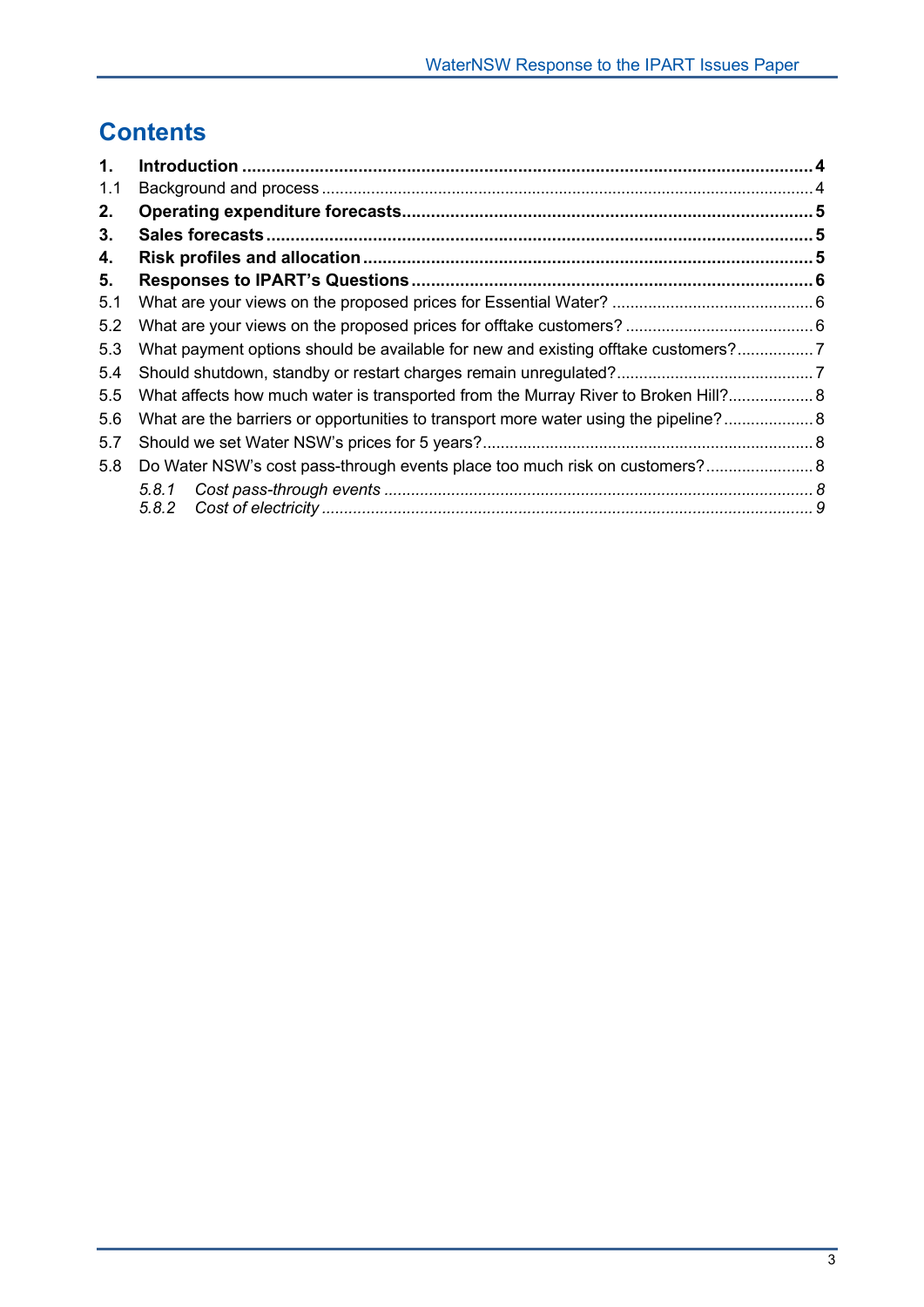# 1. Introduction

WaterNSW is pleased to submit this response ("Response") to the Independent Pricing and Regulatory Tribunal's ("IPART") 2021 Review of Water NSW's Murray River to Broken Hill Pipeline Prices Issues Paper ("Issues Paper"). The Issues Paper outlines key issues identified by IPART for stakeholder consideration in its ongoing review of WaterNSW's prices for water transportation services ("transportation services") via the Wentworth to Broken Hill Pipeline ("the Pipeline") which will apply to Essential Water and a small number of offtake customers for the regulatory period from 1 July 2022.

WaterNSW is Australia's biggest water supplier and is the major supplier of raw water in NSW, delivering raw water from 42 large dams, pipelines and the State's rivers.

WaterNSW Infrastructure Pty Ltd owns and operates the Murray River to Broken Hill Pipeline. WaterNSW Infrastructure Pty Ltd is 100% owned by Water NSW.

The Murray River to Broken Hill pipeline system consists of a 270 kilometer subterranean pipeline, pumping stations and bulk water storage facility for transporting, storing and delivering bulk water from the River Murray at Wentworth to Broken Hill and surrounding communities.

IPART first determined the maximum prices that WaterNSW could charge for the water transportation services provided by the pipeline in 2019 for the three-year period from 1 July 2019 to 30 June 2022 in its May 2019 Prices for water transportation services provided by the Murray River to Broken Hill Pipeline from 1 July 2019 Final Determination (the "2019 Determination").

### 1.1 Background and process

In June 2021 WaterNSW submitted its WaterNSW Pricing Proposal for the Wentworth to Broken Hill Pipeline ("Pricing Proposal") to IPART for transportation services along the Pipeline from 1 July 2022 ("2022 Determination period").

In response to the Pricing Proposal, IPART published its Issues Paper on 21 September 2021. This document forms WaterNSW's response to IPART's Issues Paper.

Submissions on the Issues Paper are to be provided to IPART on 22 October 2021. A public hearing will then be held in March 2022 following the release of the draft decision. A final decision is expected in June 2022. New prices will apply from 1 July 2022.

WaterNSW's Response is designed to be read in conjunction with the Pricing Proposal and seeks to provide further clarity around the key issues raised in the Issues Paper and specific answers to the questions posed, where they were not answered in the Pricing Proposal. This Response does not replace the Pricing Proposal.

Our Response to the Issues Paper focusses on:

- An increase in operating expenditure as a result of applying a reasonable allocation of our corporate support costs as reviewed by IPART in the 2021 Rural Valleys and Water Administration Ministerial Corporation ("WAMC") reviews;
- Transportation volume forecasts and the allowance for Essential Water to sell water; and
- Risk profiles and allocation arising from determination period and cost pass-through allowances.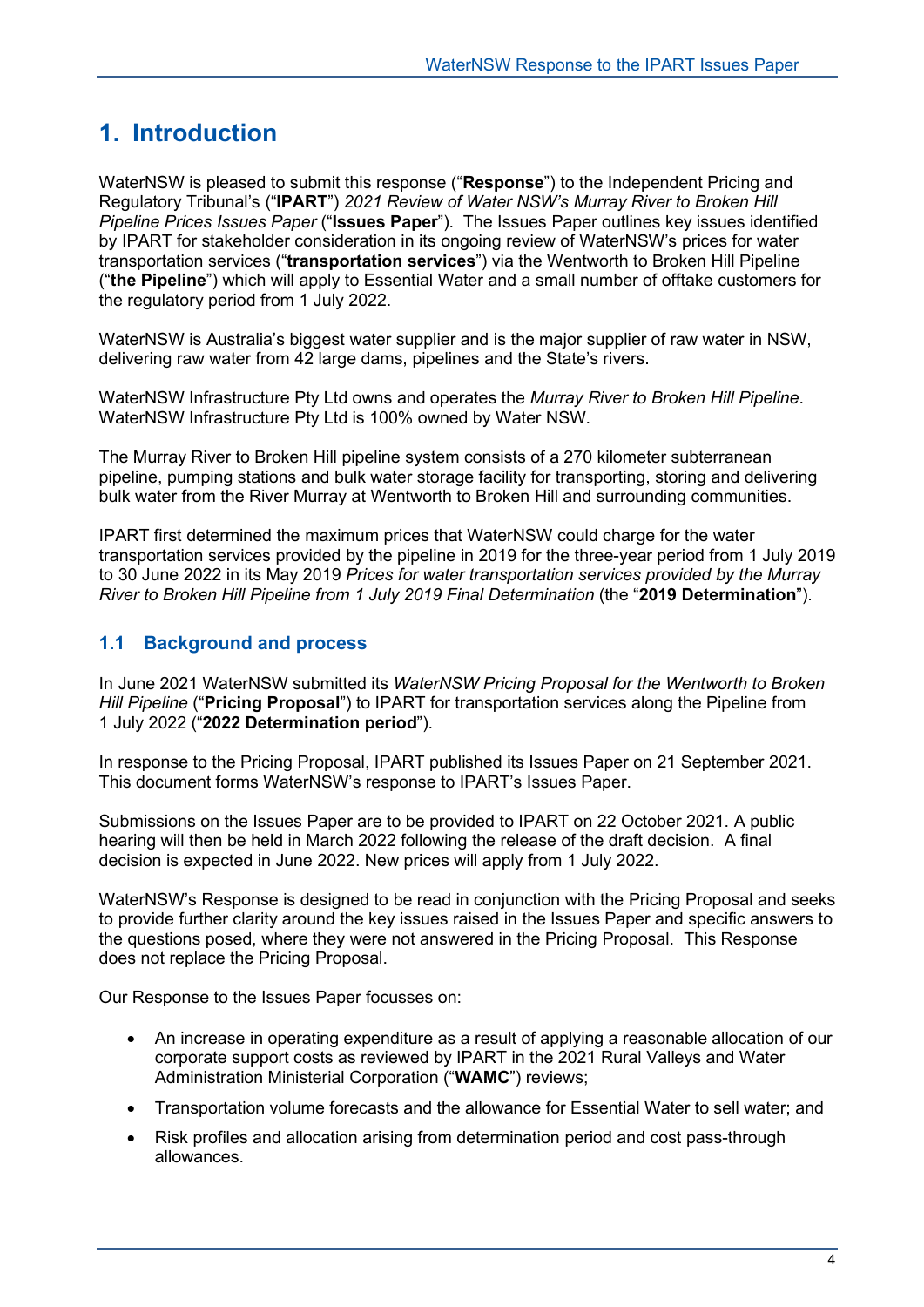### 2. Operating expenditure forecasts

Operating expenditure for the pipeline comprises fixed operation and maintenance costs incurred by the pipeline operating and maintenance contractor (38%), the cost of electricity for the pumps to propel the water up the pipeline (34%), corporate support and contract management costs (18%) and audit, insurance, land tax and other minor charges (9%).

Actual operating expenditure over the three years of the 2019 Determination period is 35% above the average operating expenditure in the 2019 Determination period. The variance is caused primarily by the overhead allowance not adequately providing for the support costs for the pipeline.

In its Pricing Proposal WaterNSW applied its cost allocation methodology to allocate overheads to the pipeline consistent with the methodology used in its 2021 Rural Valleys and WAMC Determinations. This approach facilitates a consistent and transparent allocation of overhead costs, which is key to ensuring that WaterNSW does not over or under recover the support costs of these services. Customers of the pipeline also benefit significantly from the lower relative overhead costs as a result of paying a share of WaterNSW's overheads rather than the much higher overhead costs of a standalone company.

Allocating corporate support costs based on our Cost Allocation Methodology ("CAM") has been accepted by IPART for WaterNSW's other Determinations and has been applied consistently in this Pricing Proposal.

WaterNSW's forecast operating expenditure is outlined in section 6 of the Pricing Proposal.

# 3. Sales forecasts

The forecast water sales adopted by IPART for the 2019 Determination were based on a detailed 'bottom-up' analysis provided by Essential Water, adjusted to account for water losses and a proportion of Essential Water's forecast sales that IPART forecast would be supplied from Essential Water's own sources. More specifically, IPART assumed that 30% of Essential Water's customers' demand for water could be supplied from Essential Water's storage reservoirs, on average. IPART noted that although the volume of water supplied by these storages can be volatile because it's affected by rainfall, IPART considered it appropriate to subtract the median amount of water supplied from these storages (1,910ML per year) from the overall amount of water that Essential Water will require.

Over the 2019 Determination period, this prediction did not materialise and the actual water sales largely matched the forecast water sales adjusted for real water losses. On this basis, WaterNSW proposes to calculate operating expenditure and variable charges on the forecast sales figures prepared by Essential Water adjusted for real water losses for the 2022 Determination.

WaterNSW's sales forecasts are discussed in section 13 of the Pricing Proposal and in the responses to IPART's questions (sections 5.5 and 5.6) below.

# 4. Risk profiles and allocation

WaterNSW has prepared a risk management framework for the delivery of transportation services over the 2022 Determination period. This framework draws on WaterNSW's broader risk management framework and involves: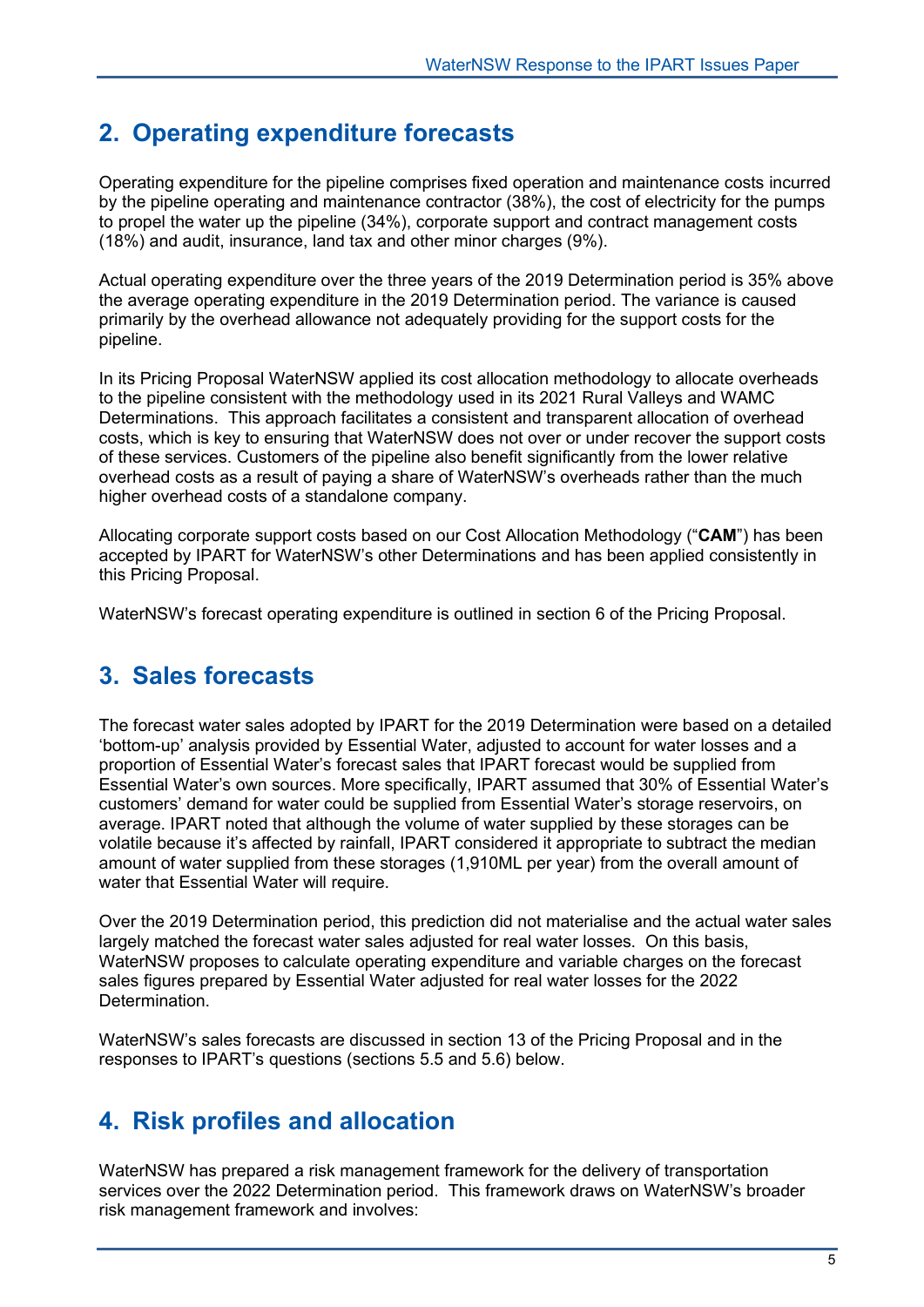- 1. Identifying and describing risks to our costs and revenue.
- 2. Identifying the cause of each risk, including whether it is systematic or non-systematic in nature, and its likely impact on our business and customers.
- 3. Determining whether a cost allowance, rate of return or other regulatory mechanism that shared risks would most efficiently address each risk.
- 4. Ensuring there is no double-counting.

In determining the most appropriate approach, we have drawn on principles including allocating risks to the party best placed to manage them, which impacts on regulatory certainty, creating appropriate incentives for WaterNSW and considering administrative costs. This is consistent with approaches IPART has previously taken in determining risk allocation.<sup>1</sup>

Allocating risks appropriately, with additional controls to balance the information asymmetry between customers and regulated businesses, reduces overall cost (and therefore prices) and allows for a longer determination period, which facilitates greater certainty and planning for customers.

WaterNSW's detailed analysis is discussed in Appendix F of the Pricing Proposal and in the responses to IPART's questions (sections 5.7 and 5.8) below.

# 5. Responses to IPART's Questions

### 5.1 What are your views on the proposed prices for Essential Water?

WaterNSW's proposed prices reflect the recovery of our forecast efficient costs to meet the service levels expected by our customers over the 2022 determination period. We have proposed arrangements which promote efficient investment in, and efficient operation and use of, the pipeline for the long-term interests of customers.

We have calculated the prices we need to charge Essential Water to recover these costs, and have structured these prices so that Essential Water is provided with appropriate price signals about the cost of our water transportation services.

The fixed charges have been calculated by dividing the annual fixed costs of the pipeline by the number of days in the year. The variable charge has been calculated by dividing the annual variable costs of electricity by annual forecast demand.

WaterNSW's proposed prices are outlined in section 15.3 of our Pricing Proposal.

#### 5.2 What are your views on the proposed prices for offtake customers?

WaterNSW's proposed prices reflect the recovery of our forecast efficient costs to meet the service levels expected by our customers over the 2022 determination period. We have proposed arrangements which promote efficient investment in, and efficient operation and use of, the pipeline for the long-term interests of customers.

Our approach to offtake charging maintains IPART's methodology from the 2019 Determination. The two-part tariff for offtake customers reflects the incremental fixed and variable costs to WaterNSW of serving them.

Our proposed prices are outlined in section 15.4 of our Pricing Proposal.

<sup>&</sup>lt;sup>1</sup> See IPART, Review of regulated retail tariffs and charges for electricity 2010-2013 – Final Report, March 2010, p52.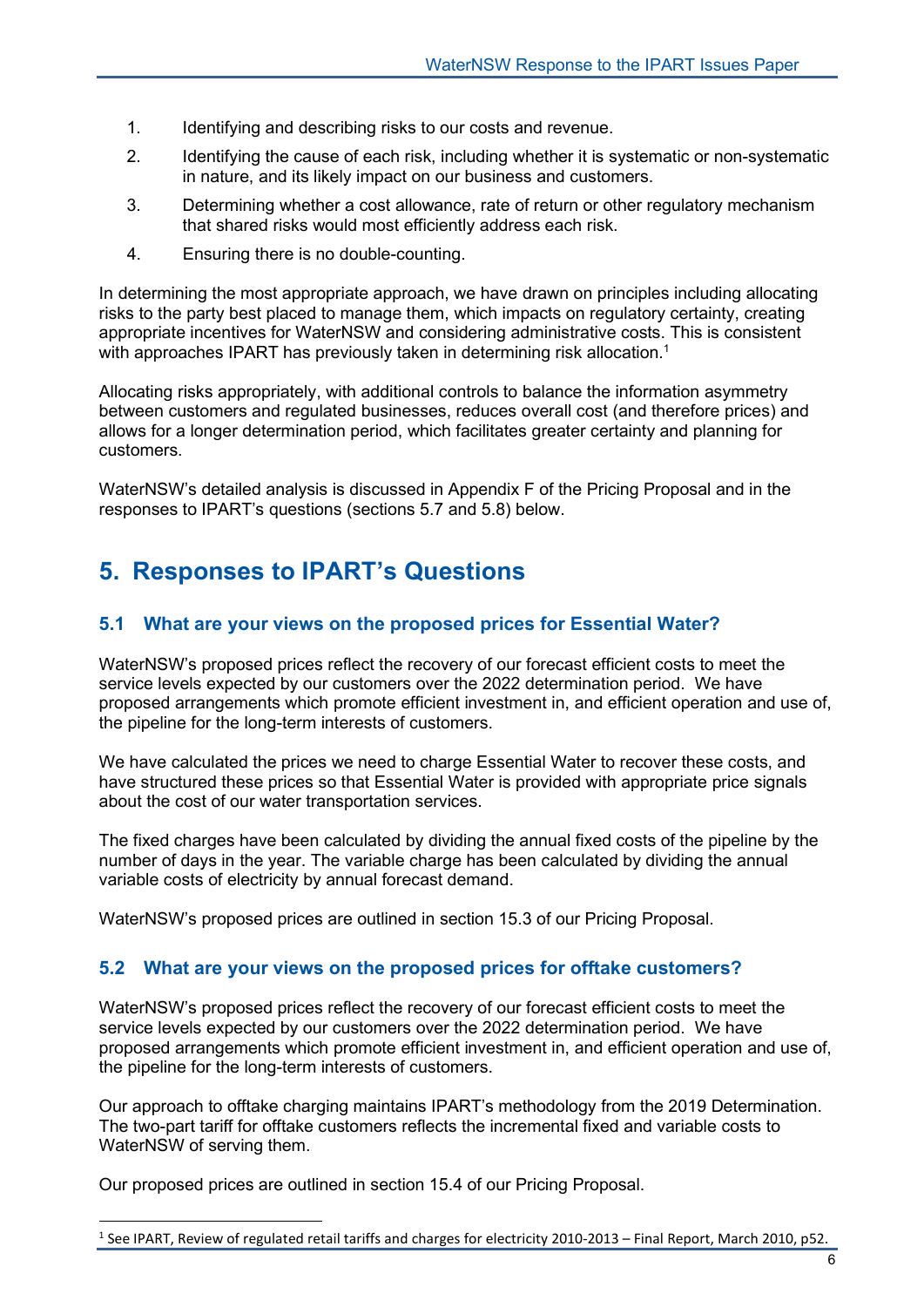#### 5.3 What payment options should be available for new and existing offtake customers?

WaterNSW will offer to install additional offtakes at cost over the 2022 Determination period via either the annual charge or an upfront capital charge.<sup>2</sup>

Customers who pay the upfront capital charge will only thereafter be required to pay the variable charge for each ML (or kilolitre) of water ordered/delivered. Alternatively, the pricing will be subject to any unregulated pricing arrangement negotiated between the parties.

WaterNSW's proposed prices are outlined in section 15.6 of our Pricing Proposal.

Given the relatively small proportion of income recovered from offtake customers, WaterNSW is prepared to offer the choice of the upfront capital charge (for existing customers this will be calculated with reference to the annual access charges already paid and the residual value of the offtake in the Regulatory Asset Base) or annual access charge to new and existing offtake customers.

### 5.4 Should shutdown, standby or restart charges remain unregulated?

WaterNSW can request from the pipeline operator a cessation of the operation of the pipeline, at Essential Water's request, under certain conditions to be negotiated under the raw water supply agreement. Additional costs for placing the pipeline in shutdown mode are incurred under the Operations and Maintenance contract.

WaterNSW proposes that these charges remain unregulated and formed based on commercial negotiation between WaterNSW and Essential Water. This position is consistent with the 2019 Determination. At that time IPART noted that:

These costs are driven by Essential Water, and should be internalised by Essential Water. Essential Water should make water source decisions to achieve its water supply requirements at an efficient total cost.

In 2019 IPART's expenditure review consultant Synergies<sup>3</sup> indicated that the shutdown and restart fees were reasonable:

We assess the proposed standby payments as being reasonable, as they are of a similar order of magnitude to the fixed operating and maintenance charge proposed under the O&M contract.

The Design and Construct and the Operations and Maintenance contracts were competitively tendered and the successful party determined on the basis of lowest whole of life costs. This procurement process was endorsed by IPART's expenditure consultants in the 2019 Determination. Further, the infrequent nature of these activities means the costs outweighs the benefits of regulating these charges.

On this basis WaterNSW considers that any costs incurred in shutdown, standby and restart modes are equivalent to efficient charges and therefore it is not necessary to regulate the charges to Essential Water.

<sup>&</sup>lt;sup>2</sup> Noting that any additional supply will be subject to the availability of capacity in the pipeline.

<sup>3</sup> https://www.ipart.nsw.gov.au/files/sharedassets/website/shared-files/pricing-reviews-water-services-rural-waterprices-for-waternsw-murray-river-to-broken-hill-pipeline-services-from-1-july-2019/legislative-requirements-pricesfor-waternsw-murray-river-to-broken-hill-pipeline-services-from-1-july-2019/consultant-report-by-synergiesexpenditure-review-of-waternsw-broken-hill-pipeline.pdf, page 110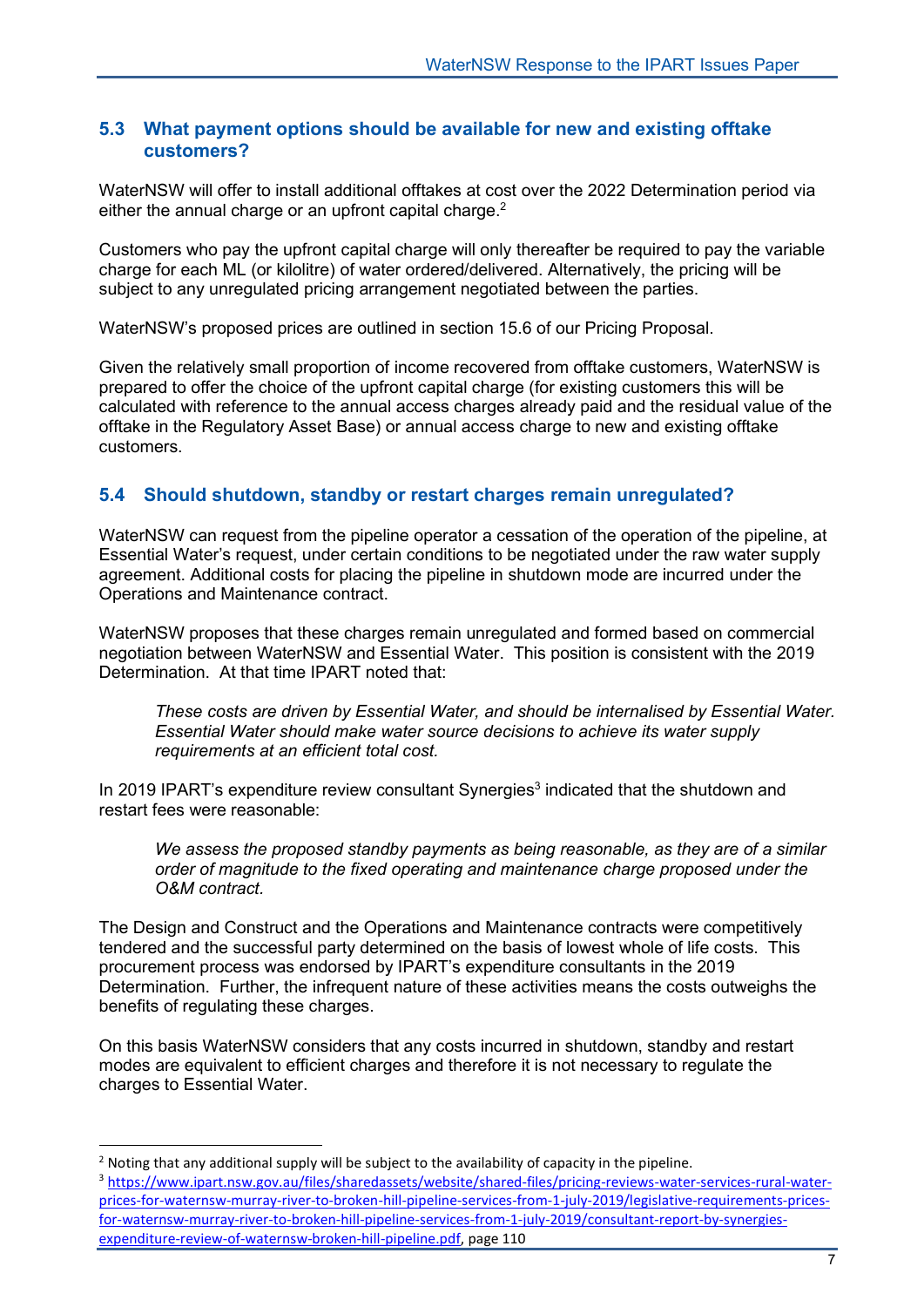#### 5.5 What affects how much water is transported from the Murray River to Broken Hill?

There are a number of socio-economic and weather-related factors that would determine how much water is required by customers and that would be transported on the pipeline. This question is better addressed by Essential Water and its customers.

#### 5.6 What are the barriers or opportunities to transport more water using the pipeline?

The pipeline has capacity over and above the forecast usage by Essential Water over the forecast period. Therefore, there is expected to be sufficient infrastructure capacity to transport more water from the Murray River to meet the water needs of the Broken Hill community for the foreseeable future.

### 5.7 Should we set Water NSW's prices for 5 years?

WaterNSW's Pricing Proposal proposes a five-year determination period to balance the uncertainty of forecasts and the regulatory burden of determinations. The period of stable operation since the pipeline's commissioning ensures that Water NSW has a good understanding of the pipeline's operating profile and the associated costs. This reduces the uncertainty associated with making forecasts over the 2022 Determination period, meaning a longer determination period is appropriate.

A longer determination period requires appropriate risk management mechanisms to be in place to efficiently manage risks over the determination period, particularly those risks over which utilities have little control, and ensure prices reflect the costs of providing services.

A five-year determination period, when supported by a holistic approach to efficient risk mitigation, appropriately balances the uncertainty of forecasts over the 2022 Determination period and the regulatory burden of determinations.

If appropriate risk mitigation measures are not implemented by IPART, WaterNSW proposes a shorter determination period (i.e. three years to 30 June 2025) to reasonably manage forecasting risk in the outer years and to align to other WaterNSW determination timelines.

WaterNSW's proposed regulatory period is discussed in section 5.2 of our Pricing Proposal and our approach to managing risk is described in section 5.5. The compromise between determination length and risk allocation is addressed in Appendix F of the Pricing Proposal and in the answer to IPART's question 8 below.

#### 5.8 Do Water NSW's cost pass-through events place too much risk on customers?

#### 5.8.1 Cost pass-through events

Applying WaterNSW's risk management framework has identified a number of events, outside of WaterNSW's control, that are appropriately assigned as cost pass-through events. These events can be clearly defined and WaterNSW's proposed cost pass-through mechanism provides sufficient rigour and transparency by requiring WaterNSW to substantiate the change in costs and outlining timeframes that facilitate a full review, by IPART and stakeholders, of the proposed changes in prices.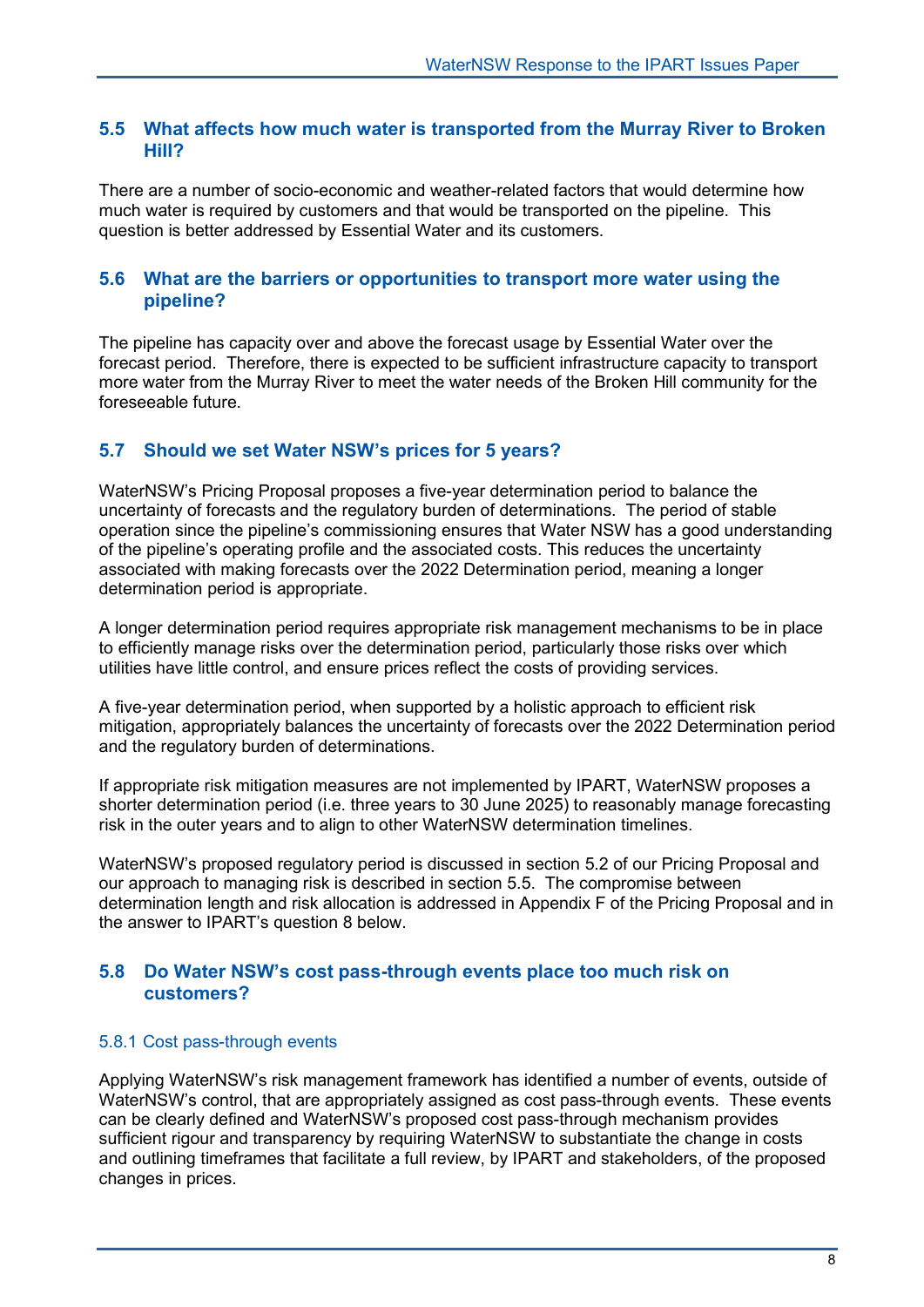Cost pass-through mechanisms are a common part of incentive based regulatory frameworks.<sup>4</sup> They are used to manage the risk associated with external events that occur within a determination period - that are outside the control of the business but have a material impact on costs and hence the financial position of the firm.

These risks are unable to be adequately managed through internal risk management, insurance or self-insurance. Examples can include major changes to regulatory obligations or natural disasters.

Cost pass-throughs provide a mechanism to allow regulators to review the efficient costs associated with events (after they have occurred) that could not be forecast as part of the revenue proposal and allow regulated businesses to recover the determined efficient costs to ensure that prices continue to reflect efficient costs.

The costs associated with pass-through events are those that would have been included in a determination had WaterNSW and IPART known with perfect foresight the scope, timing and efficient costs of the pass-through event in advance. For the majority of pass-through events, at least one element of the scope, timing or efficient costs of the event are unlikely to be known over a determination period.

Therefore, WaterNSW proposes a targeted cost pass-through framework to address the risk of defined exogenous events occurring during a determination period that may change the efficient costs of providing water services (i.e. such that efficient costs differ from those assumed by IPART in setting prices in a determination).

The event definitions and proposed framework is discussed in Appendix F of the Pricing Proposal.

#### 5.8.2 Cost of electricity

The cost of electricity represents a significant portion of the variable cost of providing transportation services.

We have proposed a forecast of the benchmark electricity price and electricity cost to generate the revenue requirement to IPART, our customers and stakeholders over the term of the proposed determination.

This forecast reflects information available today, but the cost of electricity is also highly uncertain given that key components of electricity prices are determined by dynamic market forces, or independent regulators and/or market authorities.

To manage this forecast price risk - which WaterNSW cannot practically manage itself - WaterNSW is proposing changes to the pricing formulae to enable an end of period true-up for movements in the network and wholesale components of the benchmark electricity price over the 2022 Determination period.

This includes introducing a framework for efficiently managing movements in those costs that are beyond WaterNSW's reasonable control - such as a mechanism to provide an end of period trueup for movements in the network and wholesale elements of the electricity benchmark price over the 2022 Determination period.

<sup>&</sup>lt;sup>4</sup> For instance, the regulatory framework for energy networks explicitly provides for the AER to approve cost passthroughs, contingent projects and reopeners. The ESCV also has a well-established "uncertain and unforeseen events" mechanism to account for events that were significant and uncertain or unforeseen at the time of the original determination.